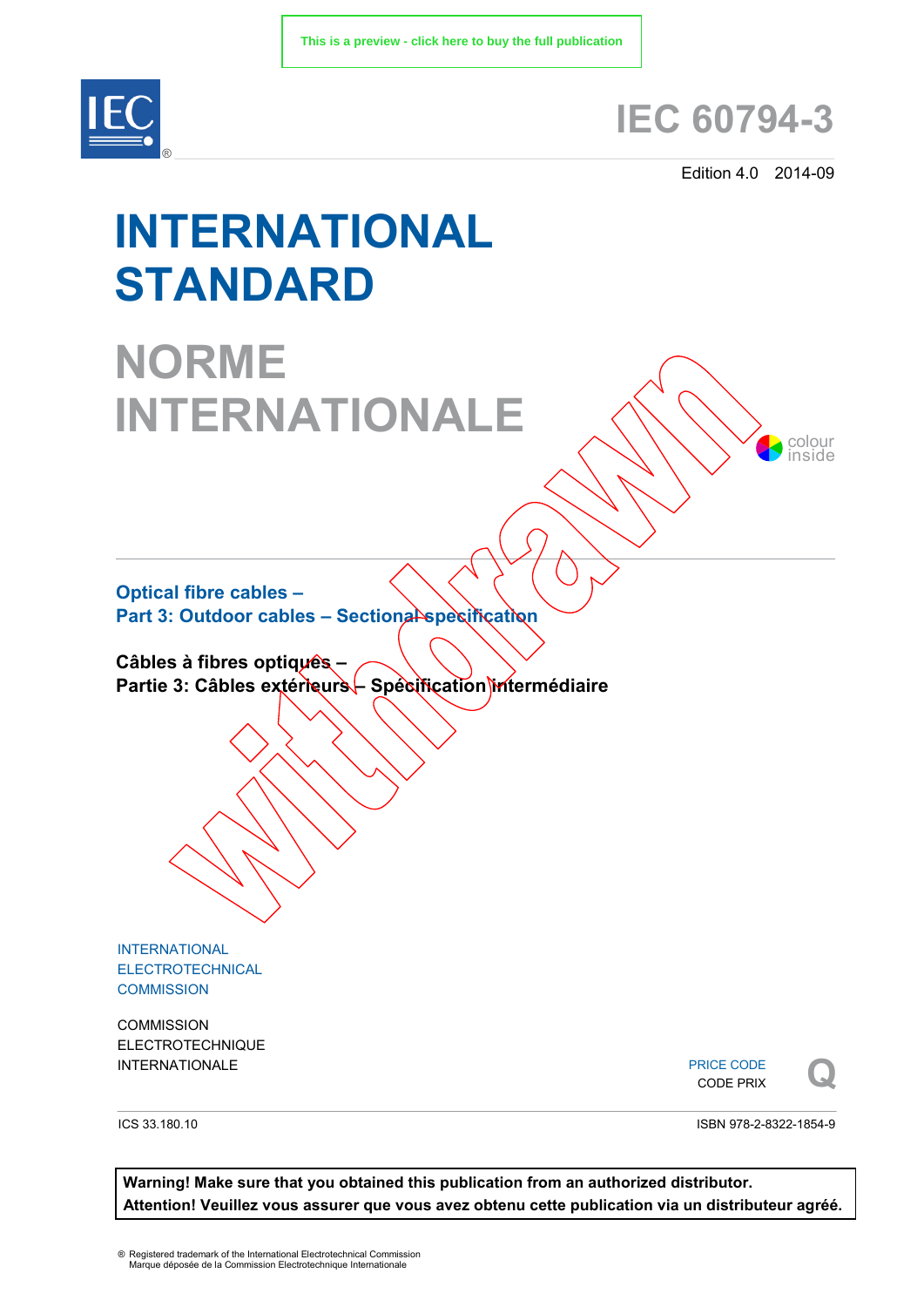$-2-$ 

IEC 60794-3:2014 © IEC 2014

# **CONTENTS**

| 1 |              |                                                                      |  |  |  |
|---|--------------|----------------------------------------------------------------------|--|--|--|
| 2 |              |                                                                      |  |  |  |
| 3 |              |                                                                      |  |  |  |
| 4 |              |                                                                      |  |  |  |
|   | 4.1          |                                                                      |  |  |  |
|   | 4.2          |                                                                      |  |  |  |
|   | 4.2.1        |                                                                      |  |  |  |
|   | 4.2.2        | Attenuation uniformity - Attenuation discontinuities<br><b>N</b> . 8 |  |  |  |
|   | 4.3          |                                                                      |  |  |  |
|   | 4.4          |                                                                      |  |  |  |
|   | 4.5          | $\left\langle \ldots \right\rangle$ 8                                |  |  |  |
| 5 |              |                                                                      |  |  |  |
|   | 5.1          |                                                                      |  |  |  |
|   | 5.2          |                                                                      |  |  |  |
|   | 5.3          |                                                                      |  |  |  |
|   | 5.4          |                                                                      |  |  |  |
|   | 5.5          |                                                                      |  |  |  |
|   | 5.6          |                                                                      |  |  |  |
|   | 5.6.1        |                                                                      |  |  |  |
|   | 5.6.2        | Dimensions<br>Mechanical requirements                                |  |  |  |
|   | 5.6.3        |                                                                      |  |  |  |
|   | 5.7          | <u>11</u><br>Metallic tube $\ldots$ , $\ldots$ , $\ldots$            |  |  |  |
|   | 5.7.1        |                                                                      |  |  |  |
|   | 5.7.2        |                                                                      |  |  |  |
| 6 |              |                                                                      |  |  |  |
|   | 6.1          | General                                                              |  |  |  |
|   | 6.2          |                                                                      |  |  |  |
|   | 6.3          |                                                                      |  |  |  |
|   | 6.4          |                                                                      |  |  |  |
|   | 6.5          |                                                                      |  |  |  |
|   | 6.6          |                                                                      |  |  |  |
|   | 6.6.1        |                                                                      |  |  |  |
|   | 6.6.2        |                                                                      |  |  |  |
|   | 6.6.3<br>6.7 |                                                                      |  |  |  |
|   | 6.8          |                                                                      |  |  |  |
| 7 |              |                                                                      |  |  |  |
|   |              |                                                                      |  |  |  |
| 8 |              |                                                                      |  |  |  |
| 9 |              |                                                                      |  |  |  |
|   | 10           |                                                                      |  |  |  |
|   |              |                                                                      |  |  |  |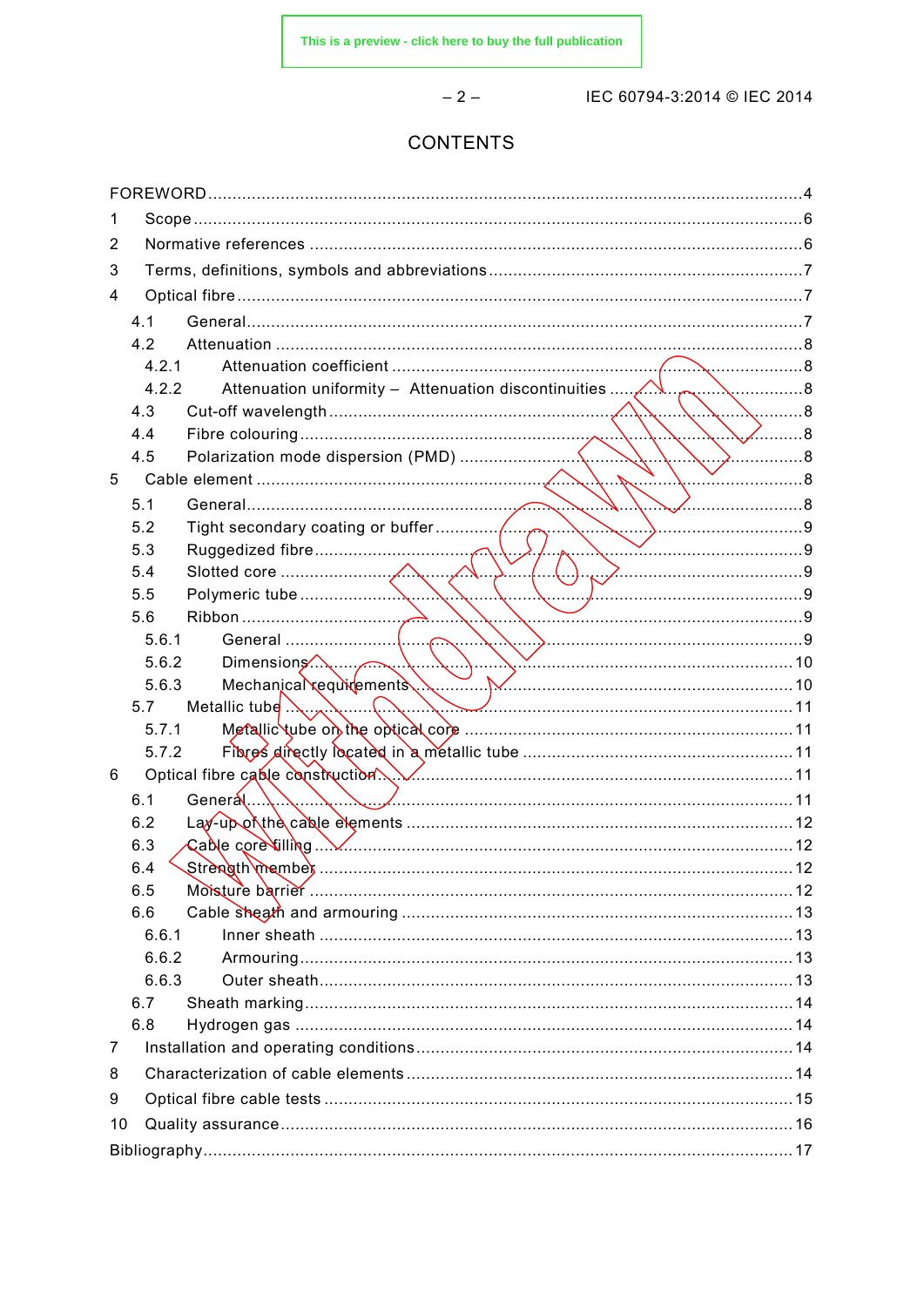IEC 60794-3:2014 © IEC 2014 – 3 –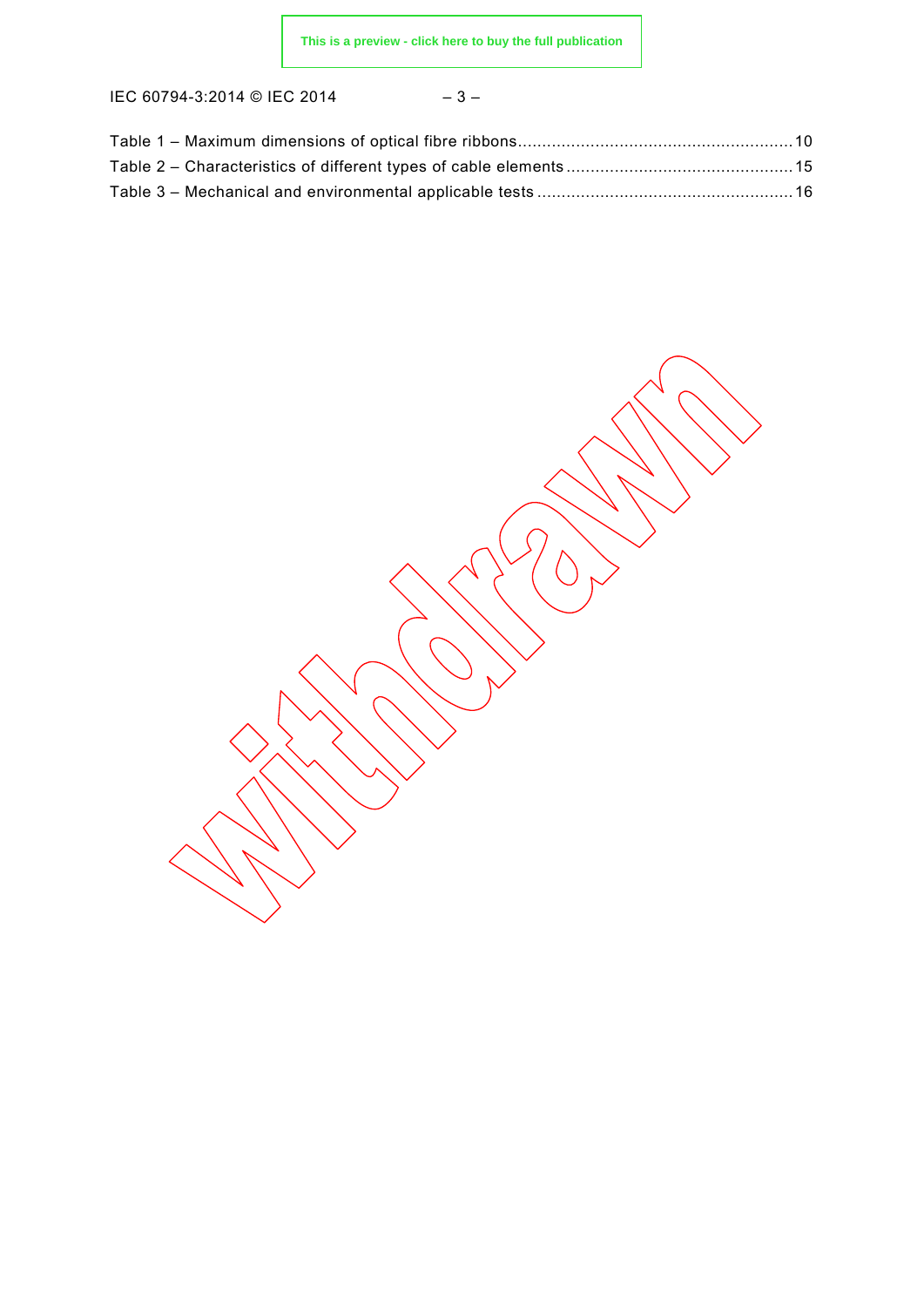**[This is a preview - click here to buy the full publication](https://webstore.iec.ch/publication/3504&preview)**

– 4 – IEC 60794-3:2014 © IEC 2014

# INTERNATIONAL ELECTROTECHNICAL COMMISSION **\_\_\_\_\_\_\_\_\_\_\_\_**

#### **OPTICAL FIBRE CABLES –**

#### **Part 3: Outdoor cables – Sectional specification**

#### FOREWORD

- <span id="page-3-0"></span>1) The International Electrotechnical Commission (IEC) is a worldwide organization for standardization comprising all national electrotechnical committees (IEC National Committees). The object of IEC is to promote international co-operation on all questions concerning standardization in the electrical and electronic fields. To this end and in addition to other activities, IEC publishes International Standards,  $\vec{l}$  echnical Specifications, Technical Reports, Publicly Available Specifications (PAS) and Guides (hereafter referred to as "IEC Publication(s)"). Their preparation is entrusted to technical committees; any IEC National Committee interested in the subject dealt with may participate in this preparatory work. Internation্al, governmental and nongovernmental organizations liaising with the IEC also participate in this prepàratiòn. \EC collaborates closely with the International Organization for Standardization (ISO) in accordance with conditions determined by agreement between the two organizations.
- 2) The formal decisions or agreements of IEC on technical matters express, as nearly as possible, an international consensus of opinion on the relevant subjects since each technical committee has representation from all interested IEC National Committees.
- 3) IEC Publications have the form of recommendations for international use and are accepted by IEC National Committees in that sense. While all reasonable efforts <u>a</u>re made *t*o ensixe that the technical content of IEC Publications is accurate, IEC cannot be held responsible (or the way in which they are used or for any misinterpretation by any end user.
- 4) In order to promote international uniformity, IEC National Committees undertake to apply IEC Publications transparently to the maximum extent possible in their national and regional publications. Any divergence between any IEC Publication and the corresponding national or regional publication shall be clearly indicated in the latter.
- 5) IEC itself does not provide any attestation of conformity. Independent certification bodies provide conformity assessment services and, in some areas, access to IEC maiks of conformity. IEC is not responsible for any services carried out by independent certification bodies.
- 6) All users should ensure that the have the latest edition of this publication.
- 7) No liability shall attach to IEC or its directors, employees, servants or agents including individual experts and members of its technical committees and IEC National Committees for any personal injury, property damage or other damage of any nature whatsoever, whether direct or indirect, or for costs (including legal fees) and expenses arising out of the publication, use of, or reliance upon, this IEC Publication or any other IEC Publications.
- 8) Attention is drawn to the Normative references cited in this publication. Use of the referenced publications is indispensable for the correct application of this publication.
- 9) Attention is drawn to the possibility that some of the elements of this IEC Publication may be the subject of patent  $r$ ights. IEC shall not be held responsible for identifying any or all such patent rights.

International Standard IEC 60794-3 has been prepared by subcommittee 86A: Fibres and cables, of IEC technical committee 86: Fibre optics.

This fourth edition cancels and replaces the third edition, published in 2001, and constitutes a technical revision.

This edition includes the following significant technical changes with respect to the previous edition:

- the specification has been streamlined by cross-referencing with IEC 60794-1-1;
- soft strippable tubes introduced into the "polymeric" tube heading and metal tubes have been added;
- ribbon clauses have been simplified;
- more precise outer sheath details have been added;
- cable element tests and cable tests have been simplified by the use of tables instead of text;
- Annex A on PMD has been removed, to avoid duplication with IEC TR 61282-3.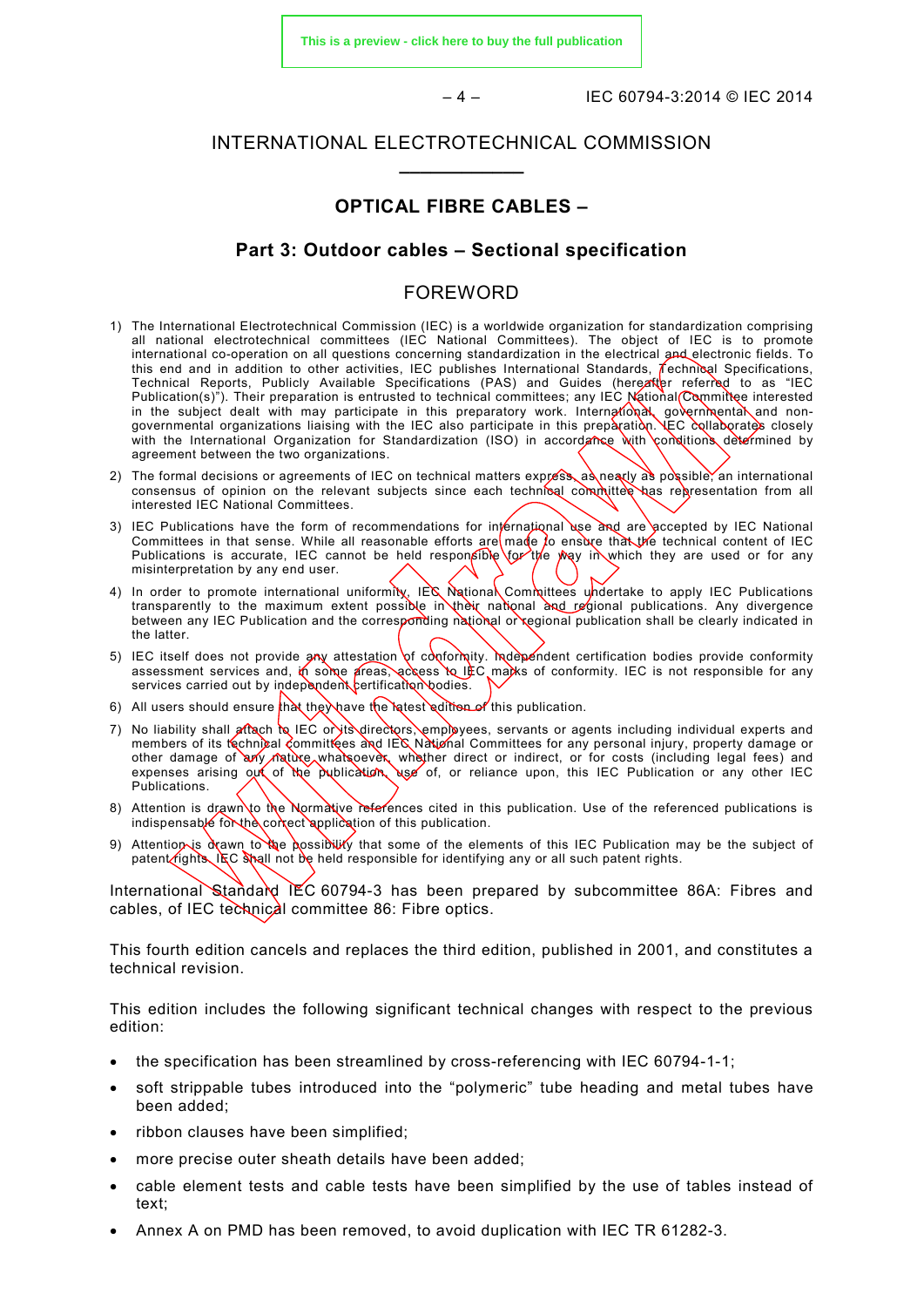IEC 60794-3:2014 © IEC 2014 – 5 –

The text of this standard is based on the following documents:

| CDV          | Report on voting |
|--------------|------------------|
| 86A/1589/CDV | 86A/1621/RVC     |

Full information on the voting for the approval of this standard can be found in the report on voting indicated in the above table.

This publication has been drafted in accordance with the ISO/IEC Directives, Part 2.

A list of all parts in the IEC 60794 series, published under the general title *Optical fibre cables*, can be found on the IEC website.

The committee has decided that the contents of this publication will remain unchanged until the stability date indicated on the IEC website under "http://webstorexec.ch" in the data related to the specific publication. At this date, the publication will be

- reconfirmed,
- withdrawn,
- replaced by a revised edition, or
- amended.

**IMPORTANT – The 'colour inside' logo on the cover page of this publication indicates** that it contains colours which are considered to be useful for the correct understanding of its contents. Users Should therefore print this document using a **colour printer.**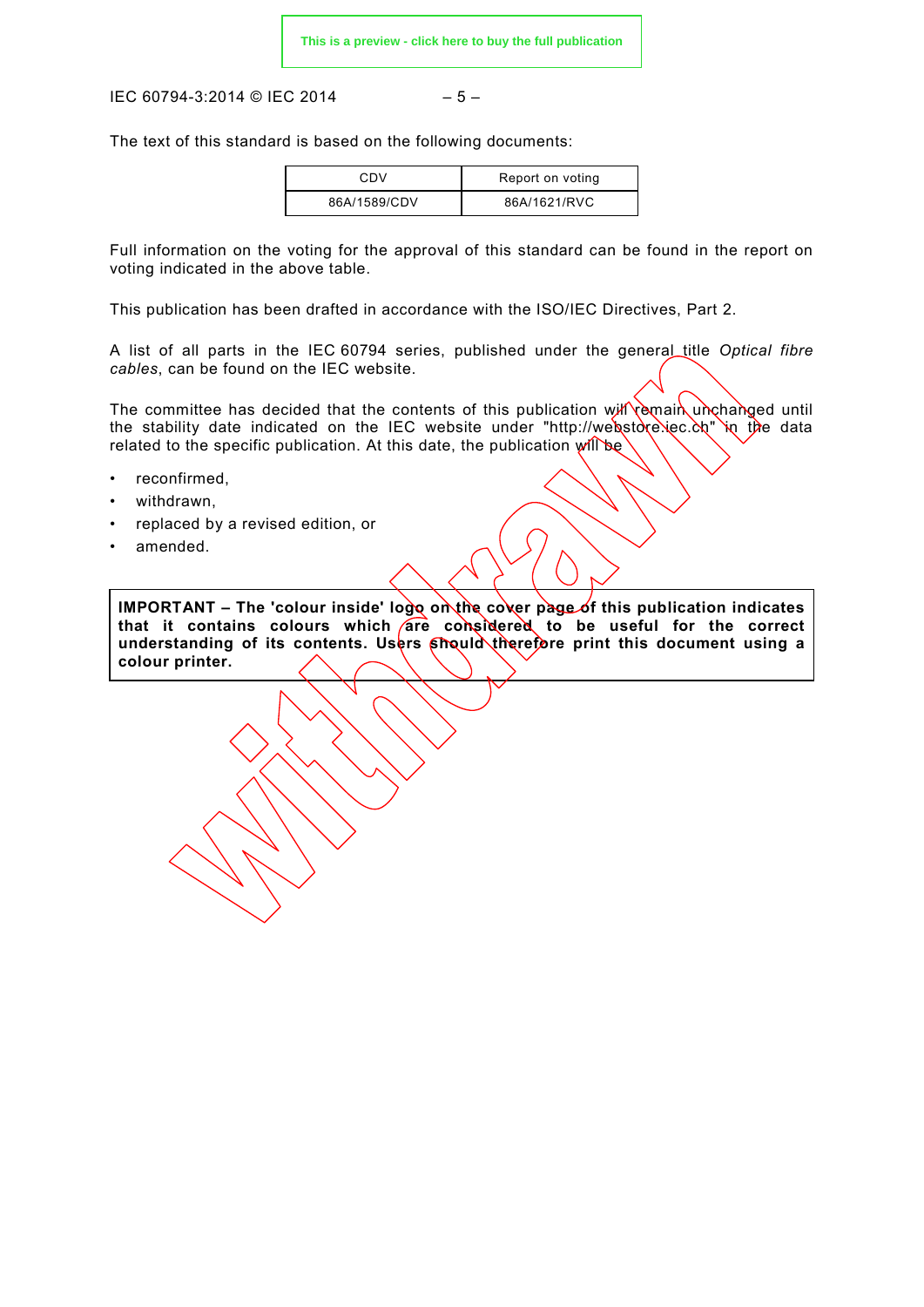– 6 – IEC 60794-3:2014 © IEC 2014

# **OPTICAL FIBRE CABLES –**

#### **Part 3: Outdoor cables – Sectional specification**

#### <span id="page-5-0"></span>**1 Scope**

This part of IEC 60794 specifies the requirements for optical fibre cables and cable elements which are intended to be used externally in communications networks. Other types of applications requiring similar types of cables can be considered.

Requirements for cables to be used in ducts, for directly buried applications, aerial cables and cables for lake and river crossings are included in this standard. Also included are cables for specialized use in sewers and in water and gas pipes.

For aerial application, this standard does not cover all functional aspects of cables installed in the vicinity of overhead power lines. For such applications, additional requirements and test methods may be necessary. Moreover, this standard excludes optizal ground wires and cables attached to the phase or earth conductors  $\alpha$  overhead power lines.

For cables for lake and river crossings, this standard does not dover methods of cable repair, nor repair capability, nor does it cover cables for use with underwater line amplifiers.

NOTE IEC TR 62839-[1](#page-5-2)<sup>1</sup> gives roles to built an environmental declaration if needed.

#### <span id="page-5-1"></span>**2 Normative references**

The following documents, in whole or in part/are normatively referenced in this document and are indispensable for its application. For dated references, only the edition cited applies. For undated references, the latest edition of the referenced document (including any amendments) applies.

IEC 60304, *Standard colours for insulation for low-frequency cables and wires*

IEC 60708, *Low-frequency cables with polyolefin insulation and moisture barrier polyolefin sheath*

IEC 60793-1-21, *Optical fibres – Part 1-21: Measurement methods and test procedures – Coating geometry* <sup>1</sup>

IEC 60793-1-32, *Optical fibres – Part 1-32: Measurement methods and test procedures – Coating strippability*

IEC 60793-1-40, *Optical fibres – Part 1-40: Measurement methods and test procedures – Attenuation*

IEC 60793-1-44, *Optical fibres – Part 1-44: Measurement methods and test procedures – Cutoff wavelength*

IEC 60793-2, *Optical fibres – Part 2: Product specifications – General*

\_\_\_\_\_\_\_\_\_\_\_

<span id="page-5-2"></span><sup>1</sup> To be published.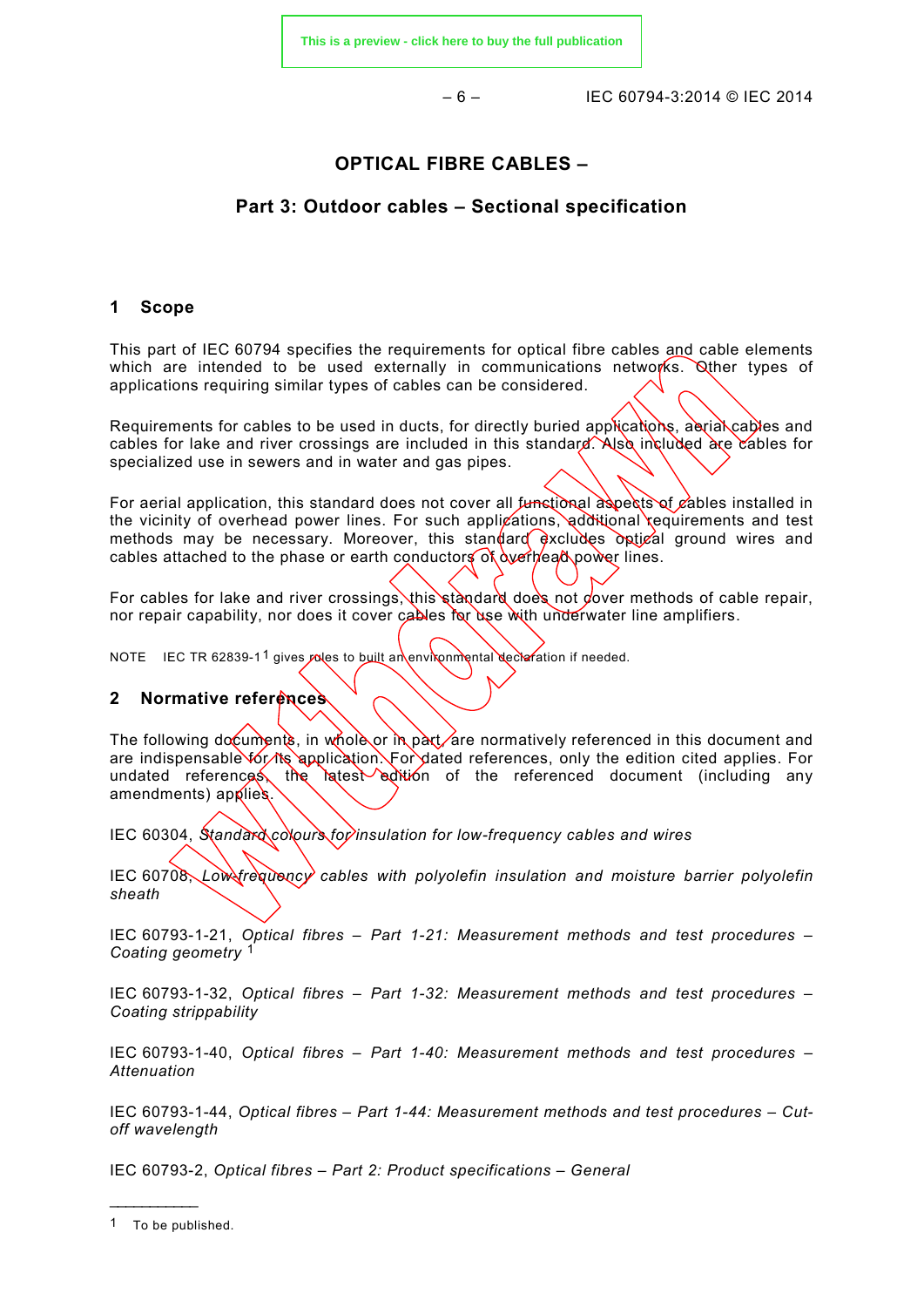IEC 60794-3:2014 © IEC 2014

$$
-7-
$$

IEC 60794-1-1, *Optical fibre cables – Part 1-1: Generic specification – General*

IEC 60794-1-21, *Optical fibre cables – Part 1-21: Generic specification – Basic optical cable test procedures – Mechanical test methods[2](#page-6-3)*

IEC 60794-1-22, *Optical fibre cables – Part 1-22: Basic optical cable test procedures – Environmental test methods*

IEC 60794-1-23, *Optical fibre cables – Part 1-23: Basic optical cable test procedures – Cable elements test methods*

IEC 60811-202, *Electric and optical fibre cables – Test methods for non-metallic materials – Part 202: General tests – Measurement of thickness of non-metallic sheaths*

IEC 60811-203, *Electric and optical fibre cables – Test methods for non-metallic materials – Part 203: General tests – Measurement of overall dimensions*

IEC 60811-401, *Electric and optical fibre cables – Test methods for non-metallic materials – Part 401: Miscellaneous tests – Thermal ageing methods – Ageing in an air oven*

IEC 60811-406, *Electric and optical fibre cables – Test methods for non-metallic materials –*<br>Part 406: Miscellaneous tests – Resistance to stress cracking of polyethylene and *Part 406: Miscellaneous tests – Resistance to stress polypropylene compounds*

IEC 60811-501, *Electric and optical fibre cables – Test methods for non-metallic materials – Part 501: General tests – Tests for determining the mechanical properties of insulating and sheathing compounds*

IEC 60811-604:2012, *Electric and optical fibre cables – Test methods for non-metallic materials – Part 604: Physical tests – Measurement of absence of corrosive components in filling compounds*

IEC 60811-607, *Electric and optical fibre cables – Test methods for non-metallic materials – Part 607: Physical tests – Test for the assessment of carbon black dispersion in polyethylene*  and polypropylene

IEC TR 62690, *Hydrogen effects in optical fibre cables – Guidelines*

<span id="page-6-1"></span><span id="page-6-0"></span>IEC TR 62691, *Optical fibre cables – Guide to the installation of optical fibre cables*

<span id="page-6-2"></span>\_\_\_\_\_\_\_\_\_\_\_

<span id="page-6-3"></span><sup>2</sup> To be published.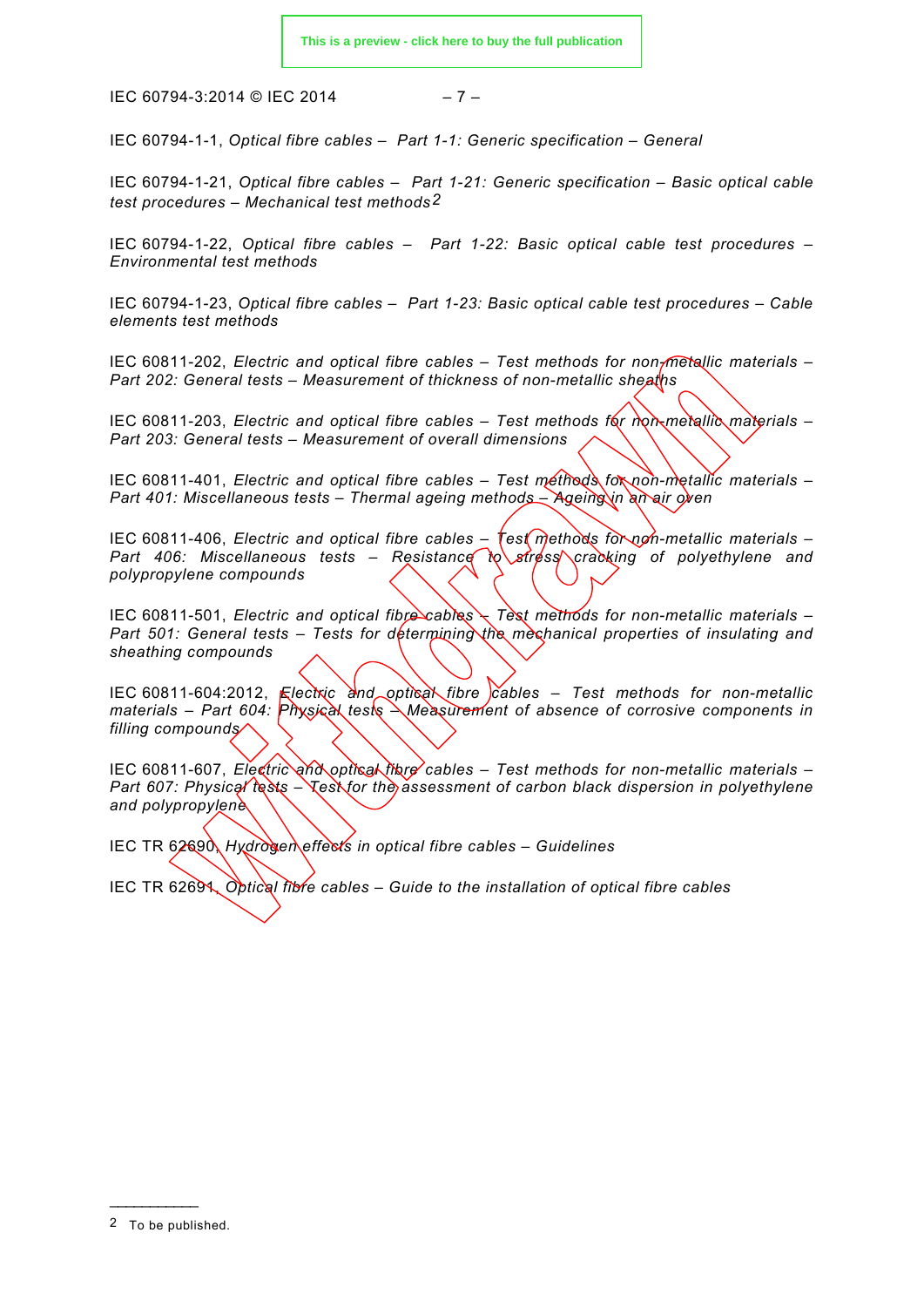$-18-$ 

IEC 60794-3:2014 © IEC 2014

# SOMMAIRE

| 1 |                                                                               |                                        |  |  |
|---|-------------------------------------------------------------------------------|----------------------------------------|--|--|
| 2 |                                                                               |                                        |  |  |
| 3 |                                                                               |                                        |  |  |
| 4 |                                                                               |                                        |  |  |
|   | 4.1                                                                           |                                        |  |  |
|   | 4.2                                                                           |                                        |  |  |
|   | 4.2.1                                                                         |                                        |  |  |
|   | Uniformité d'affaiblissement - Discontinuité d'affaiblissement<br>4.2.2       |                                        |  |  |
|   | 4.3                                                                           | $\ldots$ 24                            |  |  |
|   | 4.4                                                                           | $\ldots$ $\ldots$ 24                   |  |  |
|   | 4.5                                                                           | $\left\langle \ldots \right\rangle$ 24 |  |  |
| 5 |                                                                               | $\sim$ 24                              |  |  |
|   | 5.1                                                                           | $\searrow$ 24                          |  |  |
|   | Revêtement secondaire serré ou revêtement protecteur manus manument 25<br>5.2 |                                        |  |  |
|   | 5.3                                                                           |                                        |  |  |
|   | $\langle \ldots \rangle \ldots \rangle$<br>5.4                                |                                        |  |  |
|   | 5.5                                                                           |                                        |  |  |
|   | 5.6<br>$\sim$ 26                                                              |                                        |  |  |
|   | 5.6.1                                                                         |                                        |  |  |
|   | 5.6.2                                                                         |                                        |  |  |
|   | Dimensions<br>Exigences mécaniques<br>Tube métallique<br>5.6.3                |                                        |  |  |
|   | 5.7                                                                           |                                        |  |  |
|   | 5.7.1                                                                         |                                        |  |  |
|   | 5.7.2                                                                         |                                        |  |  |
| 6 |                                                                               |                                        |  |  |
|   | 28<br>6.1<br>Généralités                                                      |                                        |  |  |
|   | 6.2                                                                           |                                        |  |  |
|   | 6.3                                                                           |                                        |  |  |
|   | 6.4                                                                           |                                        |  |  |
|   | 6.5<br>6.6                                                                    |                                        |  |  |
|   | 6.6.1                                                                         |                                        |  |  |
|   | 6.6.2                                                                         |                                        |  |  |
|   | 6.6.3                                                                         |                                        |  |  |
|   | 6.7                                                                           |                                        |  |  |
|   | 6.8                                                                           |                                        |  |  |
| 7 |                                                                               |                                        |  |  |
| 8 |                                                                               |                                        |  |  |
|   |                                                                               |                                        |  |  |
| 9 |                                                                               |                                        |  |  |
|   | 10                                                                            |                                        |  |  |
|   |                                                                               |                                        |  |  |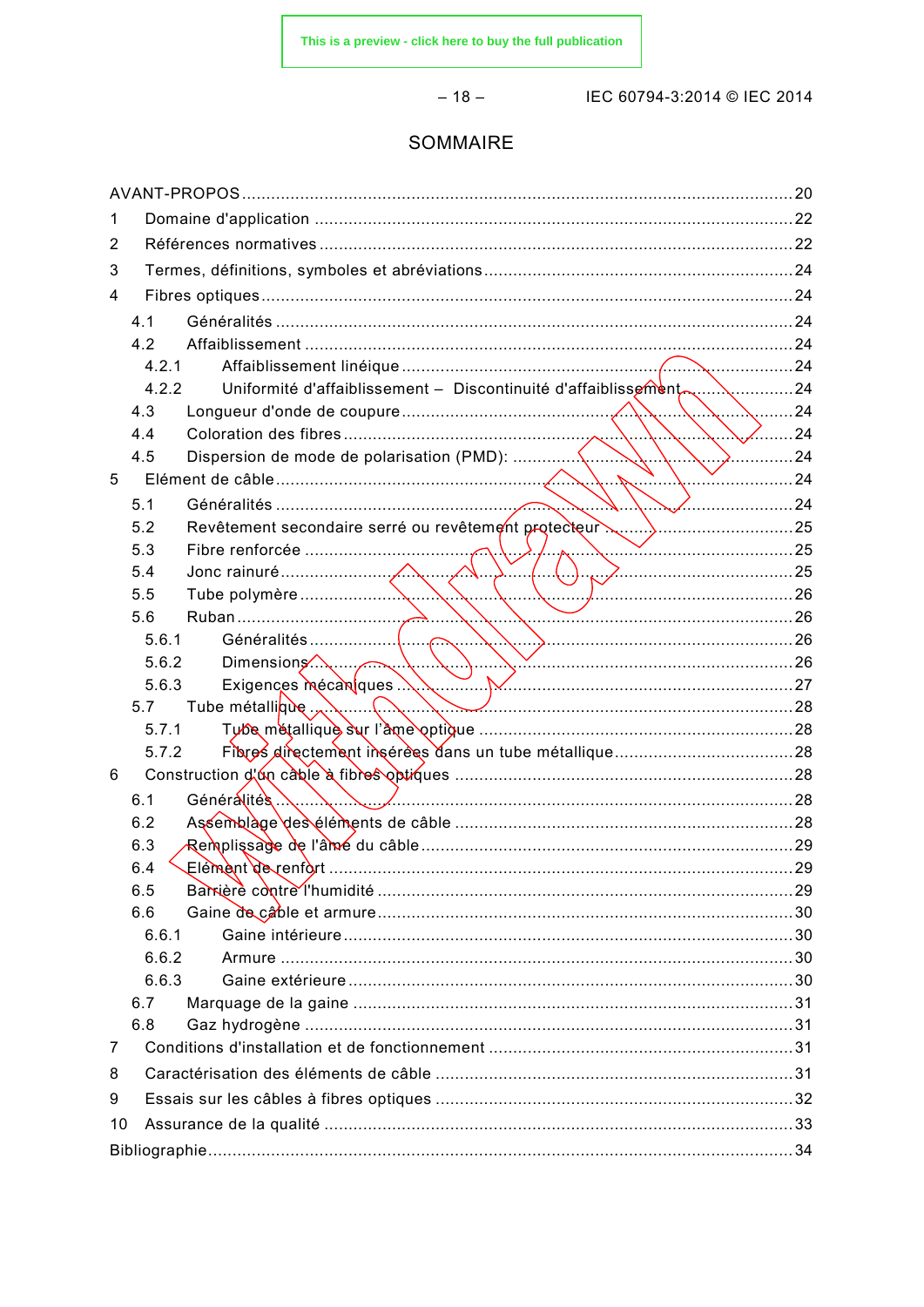IEC 60794-3:2014 © IEC 2014 – 19 –

| Tableau 2 – Caractéristiques de différents types d'éléments de câble32 |  |
|------------------------------------------------------------------------|--|
|                                                                        |  |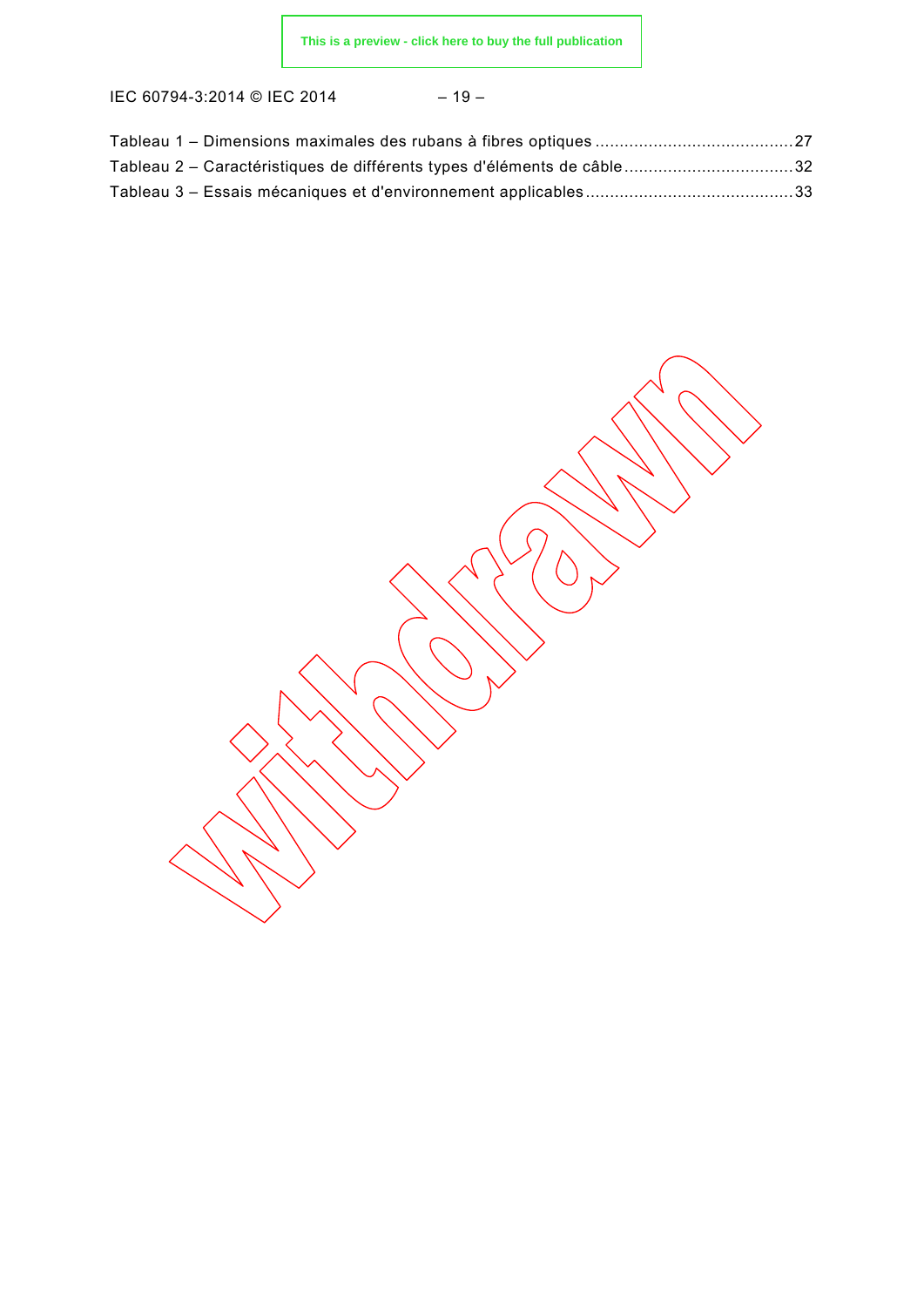– 20 – IEC 60794-3:2014 © IEC 2014

# COMMISSION ÉLECTROTECHNIQUE INTERNATIONALE  $\overline{\phantom{a}}$

#### **CÂBLES À FIBRES OPTIQUES –**

#### **Partie 3: Câbles extérieurs – Spécification intermédiaire**

#### AVANT-PROPOS

- <span id="page-9-0"></span>1) La Commission Electrotechnique Internationale (IEC) est une organisation mondiale de normalisation composée de l'ensemble des comités électrotechniques nationaux (Comités nationaux de l'IEC). L'IEC a pour objet de favoriser la coopération internationale pour toutes les questions de normalisation dans les domaines de l'électricité et de l'électronique. A cet effet, l'IEC – entre autres activités – publie des Normes internationales, des Spécifications techniques, des Rapports techniques, des Spécifications accessibles au public (PAS) et des Guides (ci-après dénommés "Publication(s) de l'IEC"). Leur élaboration est confiée à des comités d'études, aux travaux desquels tout Comité national intéressé par le sujet traité peut participer. Les organisations internationales, gouvernementales et non gouvernementales, e**n liaïson avec l'IEC, pa**rticipent également aux travaux. L'IEC collabore étroitement avec l'Organisation Internationale de Normalisation (ISO), selon des conditions fixées par accord entre les deux organisations.
- 2) Les décisions ou accords officiels de l'IEC concernant les questions techniques représentent, dans la mesure du possible, un accord international sur les sujets étudiés, étant donné que les Comités nationaux de l'IEC intéressés sont représentés dans chaque comité d'études.
- 3) Les Publications de l'IEC se présentent sous la forme de *fecommandations* intermationales et sont agréées comme telles par les Comités nationaux de l'IEC. Tous les efforts raisonnables sont entrepris afin que l'IEC. s'assure de l'exactitude du contenu technique de ses pµblications;/l'IE⁄Q ne peut pas être tenue responsable de l'éventuelle mauvaise utilisation ou interprétation qui en est faite par un quelcorque utilisateur final.
- 4) Dans le but d'encourager l'uniformité internationale, les Comités nationaux de l'IEC s'engagent, dans toute la mesure possible, à appliquer de façon transparente les Publications de l'IEC dans leurs publications nationales et régionales. Toutes divergences entre toutes Publications de l'IEC et toutes publications nationales ou régionales correspondantes doivent être indiquées en termes clairs dans ces dernières.
- 5) L'IEC elle-même ne fournit aucune attestation de conformité. Des organismes de certification indépendants fournissent des services d'évaluation de conformité et, dans certains secteurs, accèdent aux marques de conformité de l'IEC. L'IEC n'èst responsable d'aucun des services effectués par les organismes de certification indépendants.
- 6) Tous les utilisateurs doivent s'assurer qu'ils sont en possession de la dernière édition de cette publication.
- 7) Aucune responsabilité ne doit être imputée a l'IEC, à ses administrateurs, employés, auxiliaires ou mandataires, y còmpris ses experts particuliers et les membres de ses comités d'études et des Comités nationaux de l'IEC, pour tout préjudice causé en cas de dommages corporels et matériels, ou de tout autre dommage de quelque nature que ce soit, directe ou indirecte, ou pour supporter les coûts (y compris les frais de justice) et les dépenses découlant de la publication ou de l'utilisation de cette Publication de l'IEC ou de toute autre Publication de l'IEC, ou au crédit qui lui est accordé.
- 8) L'attention est attire sur les références normatives citées dans cette publication. L'utilisation de publications référencées est obligatoire pour une application correcte de la présente publication.
- 9) L'attention est attirée sur le fait que certains des éléments de la présente Publication de l'IEC peuvent faire l'objet de droits de brevet. L'IEC ne saurait être tenue pour responsable de ne pas avoir identifié de tels droits de brevets et de ne pas avoir signalé leur existence.

La Norme internationale IEC 60794-3 a été établie par le sous-comité 86A: Fibres et câbles, du comité d'études 86 de l'IEC: Fibres optiques.

Cette quatrième édition annule et remplace la troisième édition, parue en 2001, dont elle constitue une révision technique.

Cette édition contient les modifications techniques majeures suivantes par rapport à l'édition précédente:

- la spécification a été simplifiée en introduisant des références croisées avec l'IEC 60794- 1-1;
- des tubes souples dénudables introduits en tête de tubes polymères et des tubes métalliques ont été ajoutés;
- les articles relatifs aux rubans ont été simplifiés;
- des informations plus précises sur les gaines extérieures ont été ajoutées;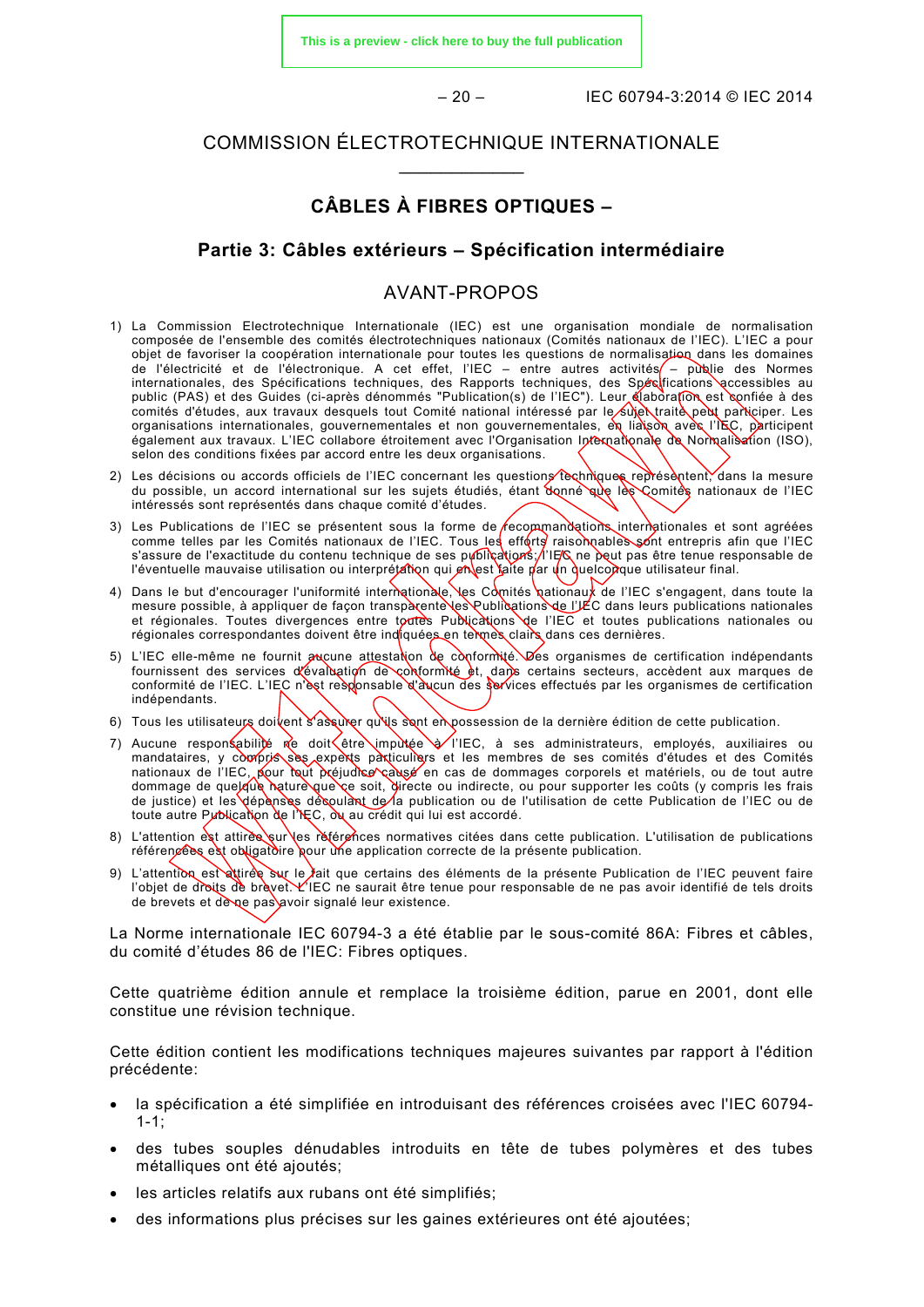IEC 60794-3:2014 © IEC 2014 – 21 –

- les essais sur les éléments de câble et les essais sur les câbles ont été simplifiés en remplaçant le texte par des tableaux;
- l'Annexe A sur la PMD a été retirée pour éviter une redondance avec l'IEC TR 61282-3.

Le texte de cette norme est issu des documents suivants:

| CDV          | Rapport de vote |
|--------------|-----------------|
| 86A/1589/CDV | 86A/1621/RVC    |

Le rapport de vote indiqué dans le tableau ci-dessus donne toute information sur le vote ayant abouti à l'approbation de la présente norme.

Cette publication a été rédigée selon les Directives ISO/IEC, Partie 2.

Une liste de toutes les parties de la série IEC 60794, publiées sous le titre général *Câbles à fibres optiques,* peut être consultée sur le site web de l'IEC.

Le comité a décidé que le contenu de cette publication ne sera pas modifié avant la date de stabilité indiquée sur le site web de l'IEC sous "http://webstore.lec.ch" dans les données relatives à la publication recherchée. A cette date, la publication sera

- reconduite,
- supprimée,
- remplacée par une édition révisée, où
- amendée.

**IMPORTANT – Le logo "colour inside" qui se trouve sur la page de couverture de**  cette publication indique qu'elle contient des couleurs qui sont considérées comme utiles à une bønne comprehension de son contenu. Les utilisateurs devraient, par conséquent, imprimer cette publication en utilisant une imprimante couleur.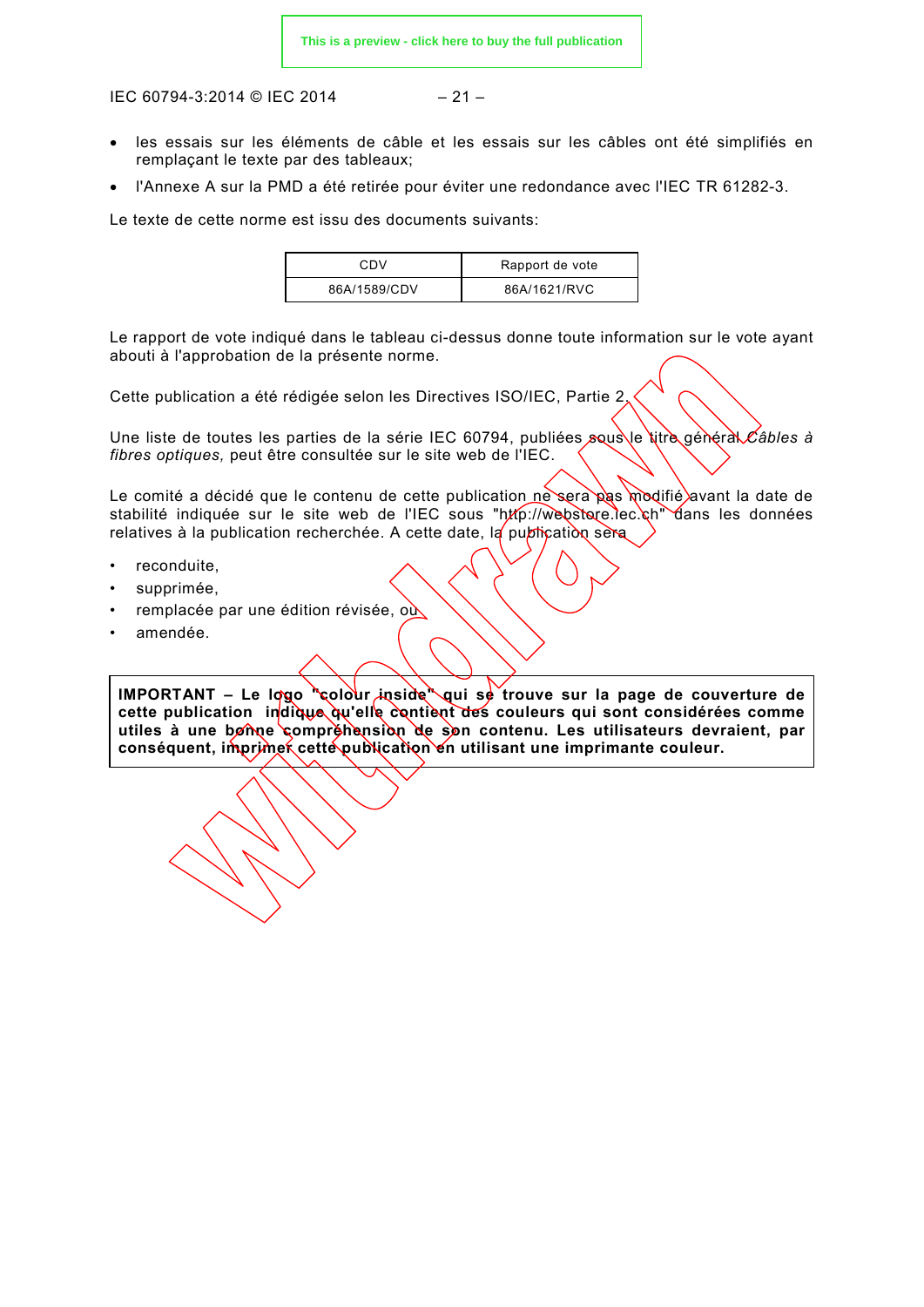– 22 – IEC 60794-3:2014 © IEC 2014

# **CÂBLES À FIBRES OPTIQUES –**

### **Partie 3: Câbles extérieurs – Spécification intermédiaire**

#### <span id="page-11-0"></span>**1 Domaine d'application**

La présente partie de l'IEC 60794 spécifie les exigences relatives aux câbles et aux éléments de câble à fibres optiques destinés à être utilisés à l'extérieur dans des réseaux de télécommunication. D'autres types d'applications nécessitant des câbles d'un type similaire peuvent être envisagés.

La présente norme comporte des exigences concernant les câbles destinés à être installés dans des conduites, les câbles directement enterrés, les câbles aériens et les câbles pour traversées de lacs et de rivières. Elle comporte également des câbles des través à des utilisations spécialisées, dans les égouts et dans les conduites d'eau et de gaz.

Pour ce qui est des applications aériennes, la présente norme ne couvre pas tous les aspects fonctionnels des câbles installés à proximité de  $\left(\frac{1}{2} \right)$  aériennes de transport d'énergie. De telles applications peuvent nécessiter l'adjonction d'exigences et de méthodes d'essai. En outre, la présente norme exclut les câbles de garde avec fibres optiques et les câbles liés aux conducteurs de phase ou de terre des lignes aériennes de transport d'énergie.

Pour les câbles pour traversées de lacs et de rivières, la présente norme ne couvre pas les méthodes de réparation du câble, ni de capacité de réparation, et ne couvre pas les câbles utilisés dans les amplificatéurs de lignes pour traversées de lacs et de rivières.

NOTE Le rapport technique JEC RR 62839-1[1](#page-11-2) donne des règles pour bâtir une déclaration environnementale si besoin est.

#### <span id="page-11-1"></span>**2 Références normatives**

Les documents suivants sont cités en référence de manière normative, en intégralité ou en partie, dans le présent document et sont indispensables pour son application. Pour les références datées, seule l'édition citée s'applique. Pour les références non datées, la dernière édition du document de référence s'applique (y compris les éventuels amendements).

The following documents, in whole or in part, are normatively referenced in this document and are indispensable for its application. For dated references, only the edition cited applies. For undated references, the latest edition of the referenced document (including any amendments) applies.

IEC 60304, *Couleurs de référence de l'enveloppe isolante pour câbles et fils pour basses fréquences*

IEC 60708, *Câbles pour basses fréquences à isolation polyoléfine et gaine polyoléfine à barrière d'étanchéité*

IEC 60793-1-21, *Fibres optiques – Partie 1-21: Méthodes de mesure et procédures d'essai – Géométrie du revêtement* <sup>1</sup>

<span id="page-11-2"></span>\_\_\_\_\_\_\_\_\_\_\_ 1 A publier.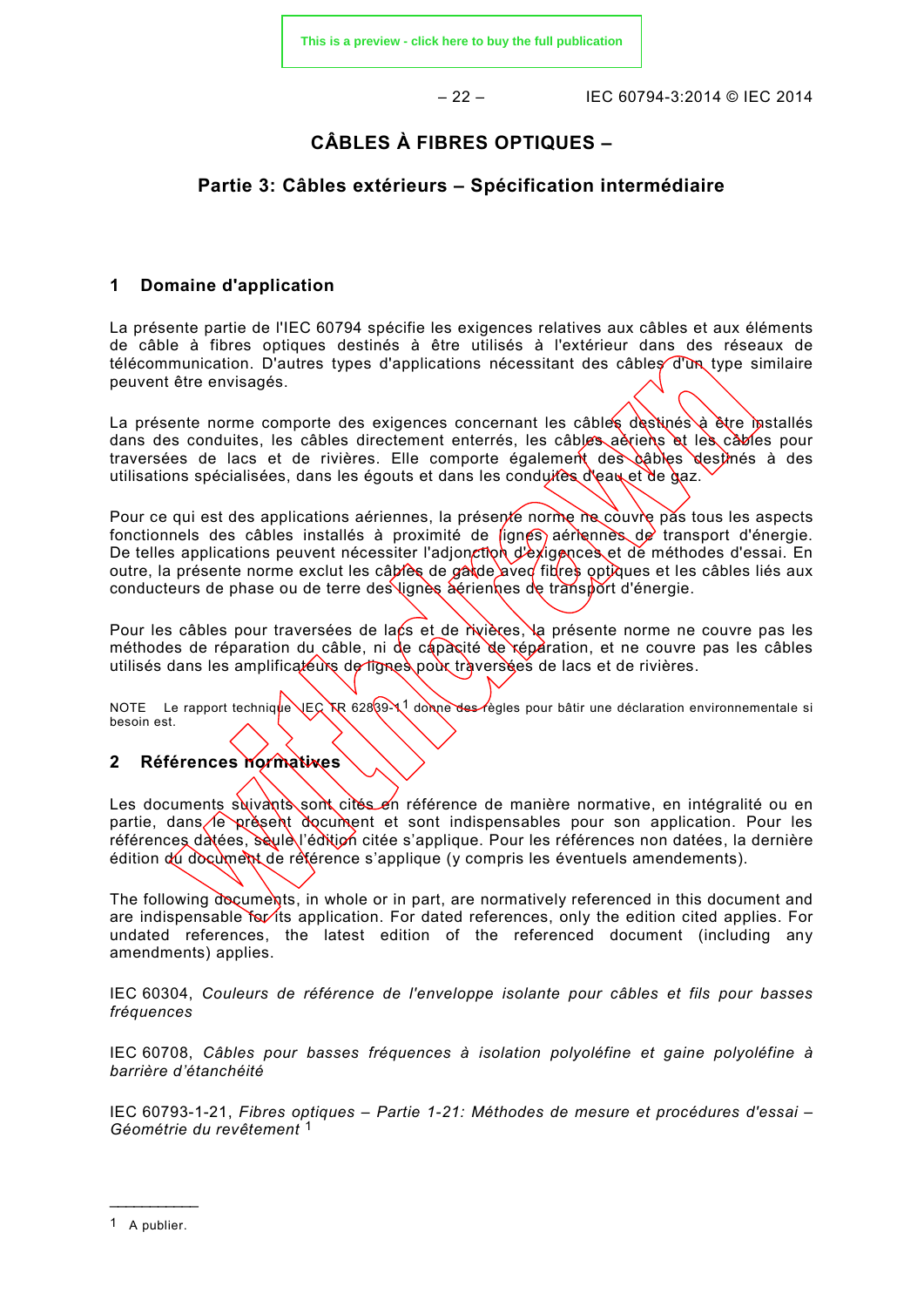IEC 60794-3:2014 © IEC 2014

$$
-23-
$$

IEC 60793-1-32, *Fibres optiques – Partie 1-32: Mesures de mesure et procédures d'essai – Dénudabilité du revêtement* 

IEC 60793-1-40, *Fibres optiques – Partie 1-40: Méthodes de mesure et procédures d'essai – Affaiblissement*

IEC 60793-1-44, *Fibres optiques – Partie 1-44: Méthodes de mesure et procédures d'essai – Longueur d'onde de coupure*

IEC 60793-2, *Fibres optiques – Partie 2: Spécifications de produits – Généralités*

IEC 60794-1-1, *Câbles à fibres optiques – Partie 1-1: Spécification générique – Généralités*

IEC 60794-1-21, *Optical fibre cables – Part 1-21: Generic specification – Basic optical cable test procedures – Mechanical test methods*  (disponible en anglais seulement) [2](#page-12-0)

IEC 60794-1-22, *Optical fibre cables – Part 1-22: Basic optical cable test procedures – Environmental test methods*  (disponible en anglais seulement)

IEC 60794-1-23, *Optical fibre cables – Part 1-23: Basic optical cable test procedures – Cable elements test methods*  (disponible en anglais seulement

IEC 60811-202, *Câbles électriques et à fibres optiques*  $\lambda$ Méthodes d'essai pour les matériaux non-métalliques – Partie 202: Essais généraux  $\lambda$  Mesure de l'épaisseur des gaines non *non-métalliques – Partie 202: Essais généraux métalliques*

IEC 60811-203, *Câbles électriques et à fibres optiques – Méthodes d'essai pour les matériaux non-métalliques – Partie 203: Essais généraux – Mesure des dimensions extérieures*

IEC 60811-401, *Câbles électriques et à fibres optiques – Méthodes d'essai pour les matériaux non-métalliques – Partie 401: Essais divers – Méthodes de vieillissement thermique – Vieillissement en étuve à air*

IEC 60811-406, *Câbles électriques et à fibres optiques – Méthodes d'essai pour les matériaux non-métalliques – Partie 406: Essais divers – Résistance des mélanges polyéthylène et polypropylène aux craquelures*

IEC 60811-501, *Câbles électriques et à fibres optiques – Méthodes d'essai pour les matériaux non-métalliques – Partie 501: Essais mécaniques – Détermination des propriétés mécaniques des mélanges pour les enveloppes isolantes et les gaines*

IEC 60811-604:2012, *Câbles électriques et à fibres optiques – Méthodes d'essai pour les matériaux non-métalliques – Partie 604: Essais physiques – Mesure de l'absence de composants corrosifs dans les matières de remplissage*

IEC 60811-607, *Câbles électriques et à fibres optiques – Méthodes d'essai pour les matériaux non-métalliques – Partie 607: Essais physiques – Essai pour l'évaluation de la dispersion du noir de carbone dans le polyéthylène et le polypropylène* 

IEC/TR 62690, *Hydrogen effects in optical fibre cables – Guidelines*  (disponible en anglais seulement)

<span id="page-12-0"></span>\_\_\_\_\_\_\_\_\_\_\_ 2 A publier.